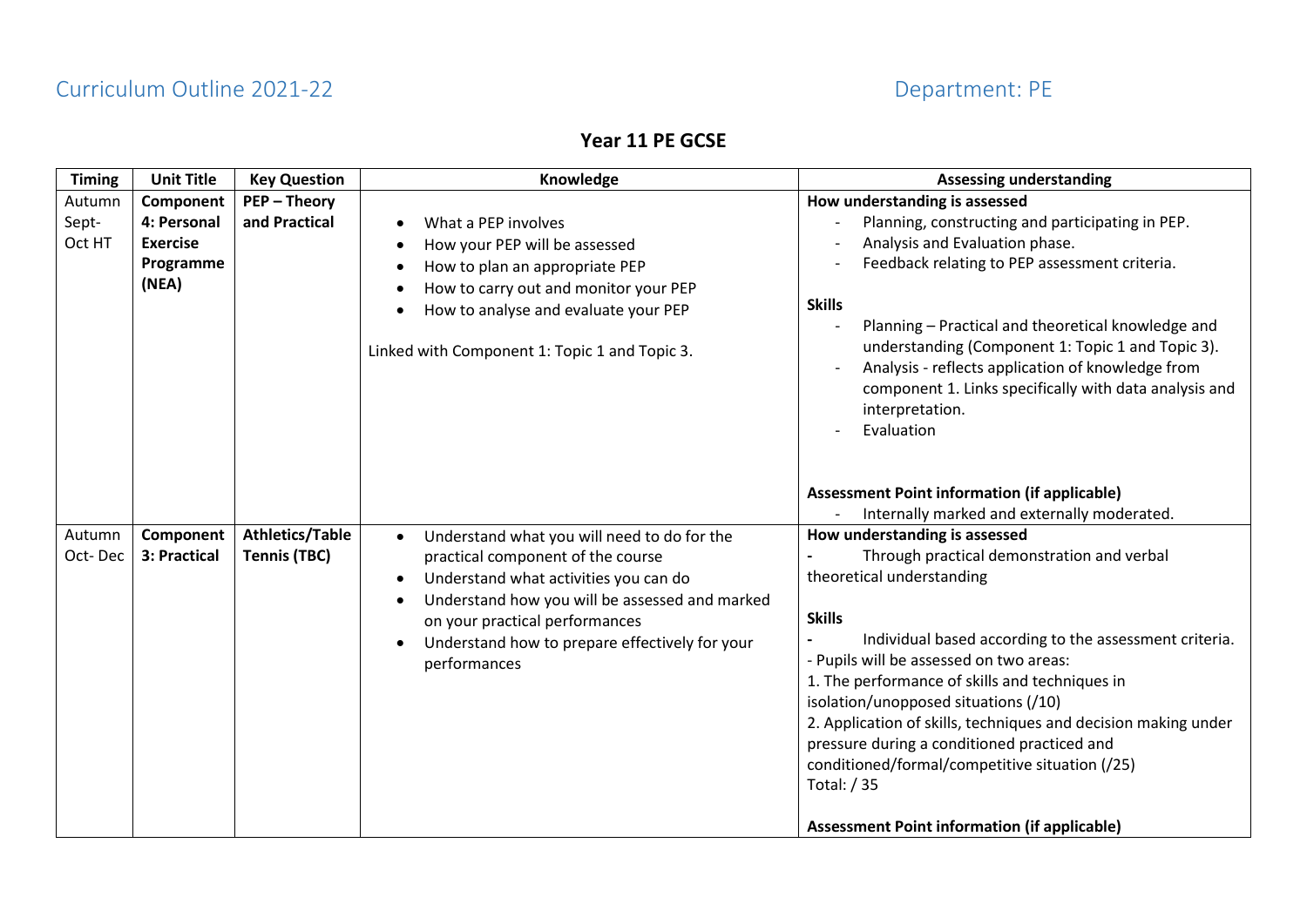|                            |                                             |                                                                         |                                                                                                                                                                                                                                                                                                                              | Internally marked and externally moderated.                                                                                                                                                                                                                                                                                                           |
|----------------------------|---------------------------------------------|-------------------------------------------------------------------------|------------------------------------------------------------------------------------------------------------------------------------------------------------------------------------------------------------------------------------------------------------------------------------------------------------------------------|-------------------------------------------------------------------------------------------------------------------------------------------------------------------------------------------------------------------------------------------------------------------------------------------------------------------------------------------------------|
| Spring<br>$Jan -$<br>March | <b>Mock Exam</b><br>and Exam<br>Preparation | Intervention:<br>Use of data,<br><b>Long Answer</b><br><b>Questions</b> | <b>Long Answer Questions:</b><br>AO1: Demonstrate knowledge and understanding of the<br>factors that underpin performance and involvement in<br>physical activity and sport.                                                                                                                                                 | How understanding is assessed<br>Identified in long answer questions through marks<br>achieved and how pupils structure their answers.<br>Mock exam and end of unit tests<br>SPaG                                                                                                                                                                     |
|                            |                                             |                                                                         | AO2: Apply knowledge and understanding of the factors<br>that underpin performance and involvement in physical<br>activity and sport.<br>AO3: Analyse and evaluate the factors that underpin<br>performance and involvement in physical activity and sport.                                                                  | <b>Skills</b><br>Applying knowledge and understanding in exam<br>papers<br><b>Assessment Point information (if applicable)</b>                                                                                                                                                                                                                        |
|                            |                                             |                                                                         | Data - Interpreting Graphs:<br>Look at a particular aspect of what is happening as<br>an athlete exercises<br>Be able to make a quick visual comparison, between<br>$\bullet$<br>athletes or between sports<br>Look in more detail at where changes or issues<br>$\bullet$<br>occur, by analysing what is found on the graph | Mock exam / End of unit tests<br>How understanding is assessed<br>Lesson and homework tasks<br>End of unit tests<br><b>Skills</b><br>Producing graphs for PEP<br>Interpret graphs during exam<br>Understanding and analysing a variety of different<br>graphs<br><b>Assessment Point information (if applicable)</b><br>Mock exam / End of unit tests |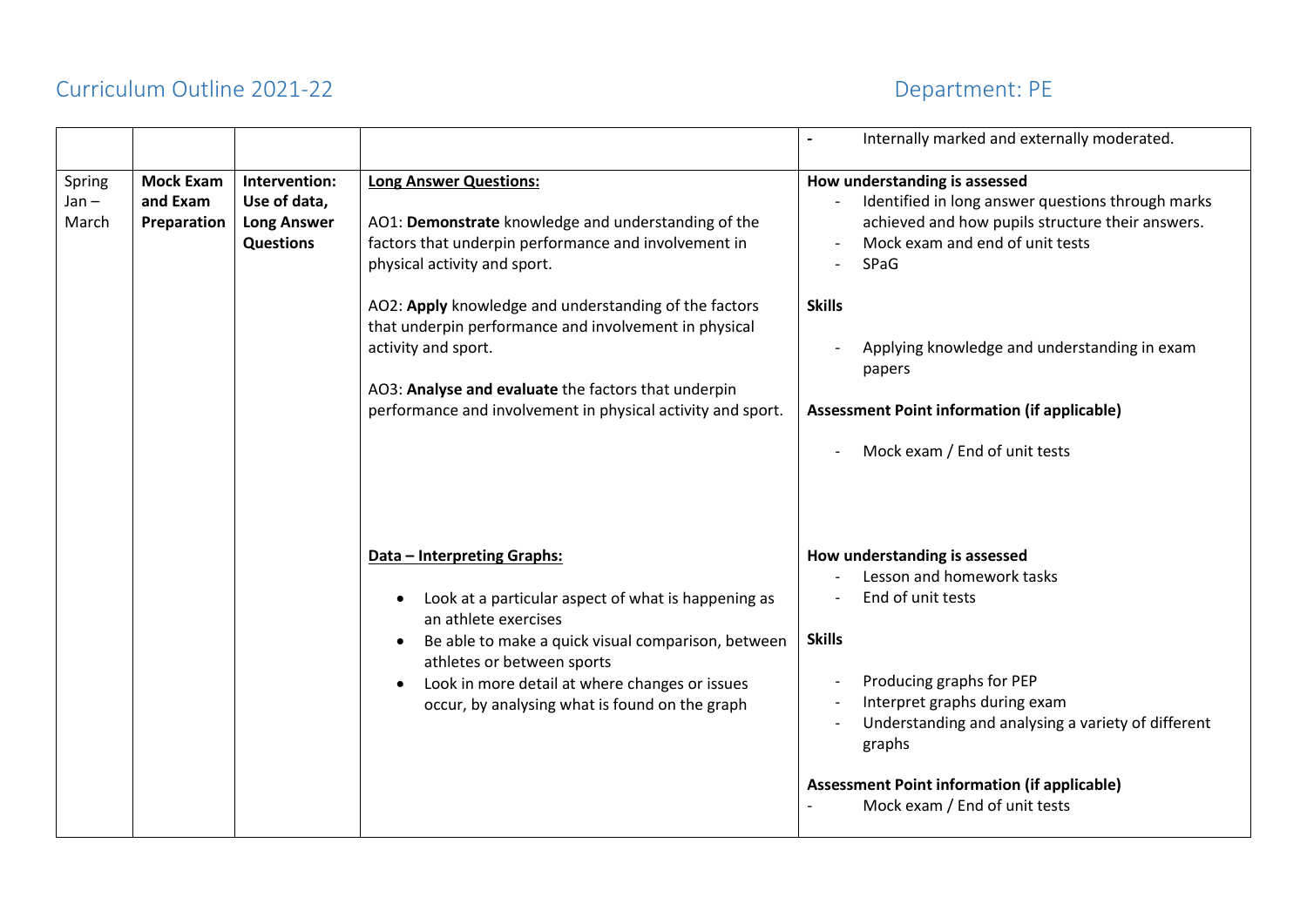|       | Component<br>3: Practical                      | <b>Netball</b>                                         | Understand what you will need to do for the<br>$\bullet$<br>practical component of the course<br>Understand what activities you can do<br>$\bullet$<br>Understand how you will be assessed and marked<br>on your practical performances<br>Understand how to prepare effectively for your<br>performances | How understanding is assessed<br>Through practical demonstration and verbal<br>theoretical understanding<br><b>Skills</b><br>Team based according to the assessment criteria.<br>- Pupils will be assessed on two areas:<br>1. The performance of skills and techniques in<br>isolation/unopposed situations (/10)<br>2. Application of skills, techniques and decision making under<br>pressure during a conditioned practiced and<br>conditioned/formal/competitive situation (/25)<br>Total: / 35 |
|-------|------------------------------------------------|--------------------------------------------------------|-----------------------------------------------------------------------------------------------------------------------------------------------------------------------------------------------------------------------------------------------------------------------------------------------------------|------------------------------------------------------------------------------------------------------------------------------------------------------------------------------------------------------------------------------------------------------------------------------------------------------------------------------------------------------------------------------------------------------------------------------------------------------------------------------------------------------|
|       |                                                |                                                        |                                                                                                                                                                                                                                                                                                           | <b>Assessment Point information (if applicable)</b><br>Internally marked and externally moderated.                                                                                                                                                                                                                                                                                                                                                                                                   |
| March | Preparation<br>for<br><b>Moderation</b><br>Day | <b>Revision and</b><br><b>Practical</b><br>Preparation | Gather video evidence for practical performance<br>Understand what the moderation day entails.                                                                                                                                                                                                            | How understanding is assessed<br>Internally moderated and externally assessed.<br><b>Skills</b><br>Demonstration of the skills outlined below:<br>- Pupils will be assessed on two areas:<br>1. The performance of skills and techniques in<br>isolation/unopposed situations (/10)<br>2. Application of skills, techniques and decision making under<br>pressure during a conditioned practiced and<br>conditioned/formal/competitive situation (/25)<br>Total: / 35                                |
|       |                                                |                                                        |                                                                                                                                                                                                                                                                                                           | <b>Assessment Point information (if applicable)</b><br>Internally marked and externally moderated.                                                                                                                                                                                                                                                                                                                                                                                                   |